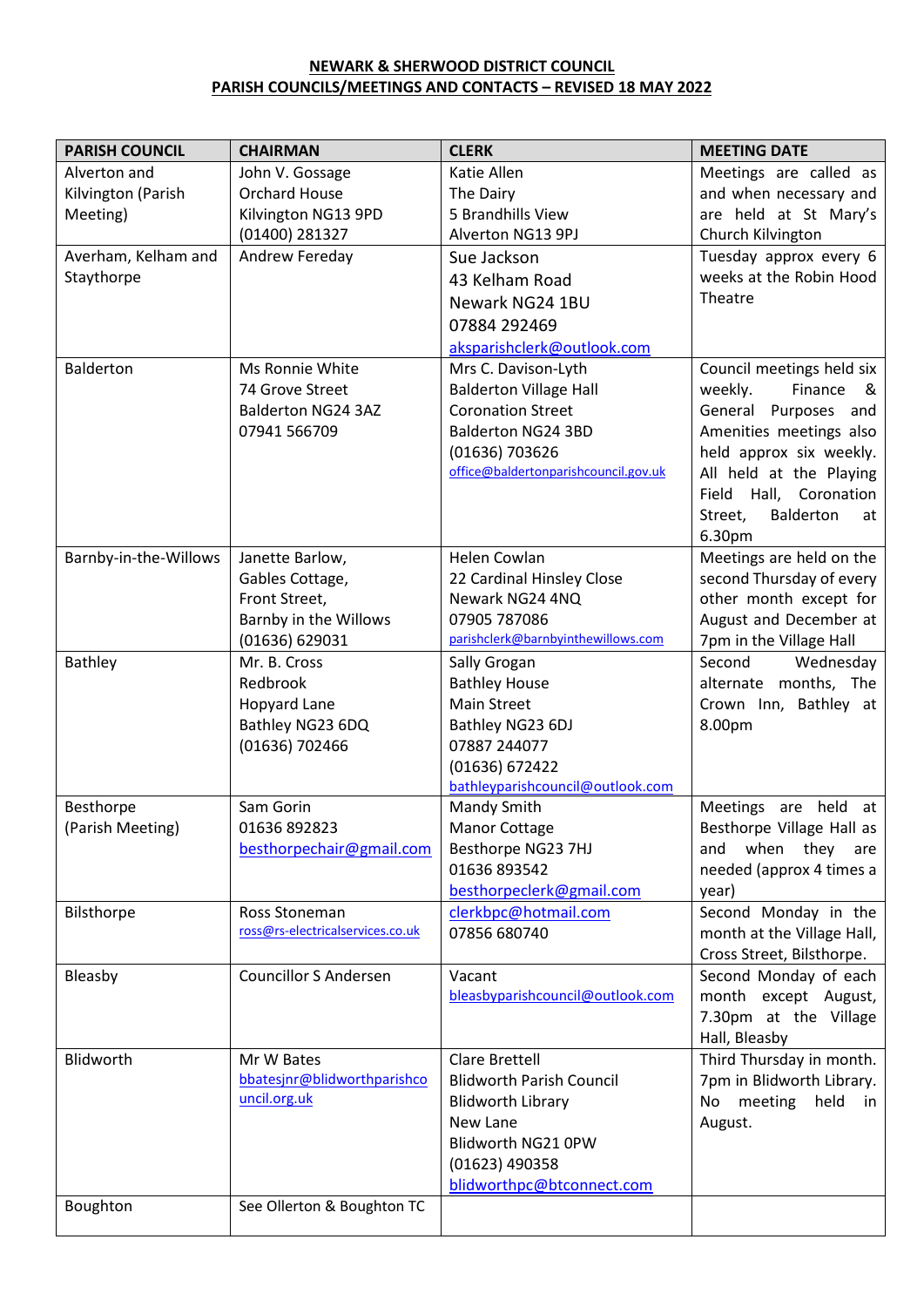| <b>PARISH COUNCIL</b> | <b>CHAIRMAN</b>                            | <b>CLERK</b>                                        | <b>MEETING DATE</b>          |
|-----------------------|--------------------------------------------|-----------------------------------------------------|------------------------------|
| <b>Bulcote</b>        | Mr. G. Homan                               | Ms Lisa Jayne Campbell                              | Third Tuesday, alternate     |
|                       | 31 The Spinney                             | 49 Sherwood Avenue                                  | months at Bulcote Farm       |
|                       | <b>Bulcote NG14 5GX</b>                    | Blidworth NG21 0SX                                  | Committee Room               |
|                       |                                            | ljparishclerk@gmail.com                             |                              |
| Carlton-on-Trent      | Liz Hopkins                                | <b>Tanya Grimes</b>                                 | Tuesday in<br>the<br>First   |
|                       | <b>Orchard House</b>                       | The Shires                                          | month,<br>except<br>for      |
|                       | Ferry Lane                                 | Castle Hill                                         | August.                      |
|                       | Carlton on Trent NG23 6NS                  | Carlton on Trent NG23 6NX                           |                              |
|                       | 01636 821199                               | (01636) 823070                                      |                              |
|                       | lizzy.hopkins@btinternet.com               | carltonontrentpc@mail.com                           |                              |
| Caunton               | Mr. B.H. Robins                            | Ms Lisa Jayne Campbell                              | Second Wednesday of          |
|                       | Croft Farm                                 | 49 Sherwood Avenue                                  | the month at Dean Hole       |
|                       | Chapel Lane                                | Blidworth NG21 0SX                                  | Primary School, Caunton      |
|                       | Caunton NG23 6AN                           | ljparishclerk@gmail.com                             |                              |
|                       | (01636) 636321                             |                                                     |                              |
| Caythorpe             | Mrs J. Cons                                | <b>Temporary Clerk</b>                              | Meeting date available       |
|                       | The Orchard                                | Ms Lisa-Jayne Campbell                              | on the Parish Council        |
|                       | 6 Hoveringham Road                         | 49 Sherwood Avenue                                  | website:                     |
|                       | Caythorpe NG14 7EE                         | Blidworth NG21 0SX                                  | http://www.caythorpenotts    |
|                       |                                            | (01623) 238712                                      | pc.org.uk/community/cayth    |
|                       |                                            | ljparishclerk@gmail.com                             | orpe-parish-council-         |
|                       |                                            |                                                     | 8096/home                    |
| Clipstone             | Mrs C. Wigman                              | Locum Clerk                                         | Fourth Wednesday each        |
|                       | cllrcwigman@clipstoneparishco<br>uncil.org | Sharon Pyke                                         | month,<br>7.00pm<br>in       |
|                       |                                            | The Village Hall                                    | Clipstone<br>Village<br>Hall |
|                       |                                            | Church Road                                         | (except<br>August<br>and     |
|                       |                                            | Clipstone Village NG21 9DF                          | December)                    |
| Coddington            | David Armstrong,                           | clerk@clipstoneparishcouncil.org<br>Ms Y.M. Wellard | First<br>Thursday<br>each    |
|                       | Manor Dairy Farmhouse, 2                   | <b>Flawford Cottage</b>                             | Coddington<br>month<br>in    |
|                       | Drove Lane,                                | Beckingham Road                                     | Community Centre, no         |
|                       | Coddington                                 | Barnby-in-the-Willows NG24 2QY                      | meeting in August or         |
|                       | 01636 704566                               | (01636) 626780                                      | December                     |
|                       |                                            | coddingtonpc@hotmail.com                            |                              |
| Collingham            | Rosemary Fabian                            | Caron Ballantyne                                    | Full Council meets on the    |
|                       | Rosemary.Fabian@collingham                 | 71 High Street                                      | 4 Thursday of each           |
|                       | -PC.gov.uk                                 | Collingham NG23 7LB                                 | month at the Youth and       |
|                       | (01636) 555700                             | (01636) 555700                                      | Community Centre. In         |
|                       |                                            | parishclerk@collingham-pc.gov.uk                    | August there is no           |
|                       |                                            |                                                     | meeting unless there are     |
|                       |                                            |                                                     | planning matters to          |
|                       |                                            |                                                     | discuss. In December         |
|                       |                                            |                                                     | the meeting is held on       |
|                       |                                            |                                                     | the 2 Thursday of the        |
|                       |                                            |                                                     | month.                       |
| Cotham                | Mr. J. Elliott                             | No-one appointed                                    | Meetings held on an ad       |
| (Parish Meeting)      | Windrush                                   |                                                     | hoc basis                    |
|                       | The Lane                                   |                                                     |                              |
|                       | Cotham NG23 5JT                            |                                                     |                              |
|                       | cotham.pm@btinternet.com                   |                                                     |                              |
| Cromwell              | Chairman                                   | Vacancy                                             | Mondays at 7.30pm in         |
| (Parish Meeting)      | Mr. D.R. Swift                             | cromwellparishmeeting@gmail.com                     | the Village Hall as and      |
|                       | Querns                                     |                                                     | when required.               |
|                       | Norwell Lane                               |                                                     |                              |
|                       | Cromwell NG23 6JQ                          |                                                     |                              |
|                       | (01636) 821311                             |                                                     |                              |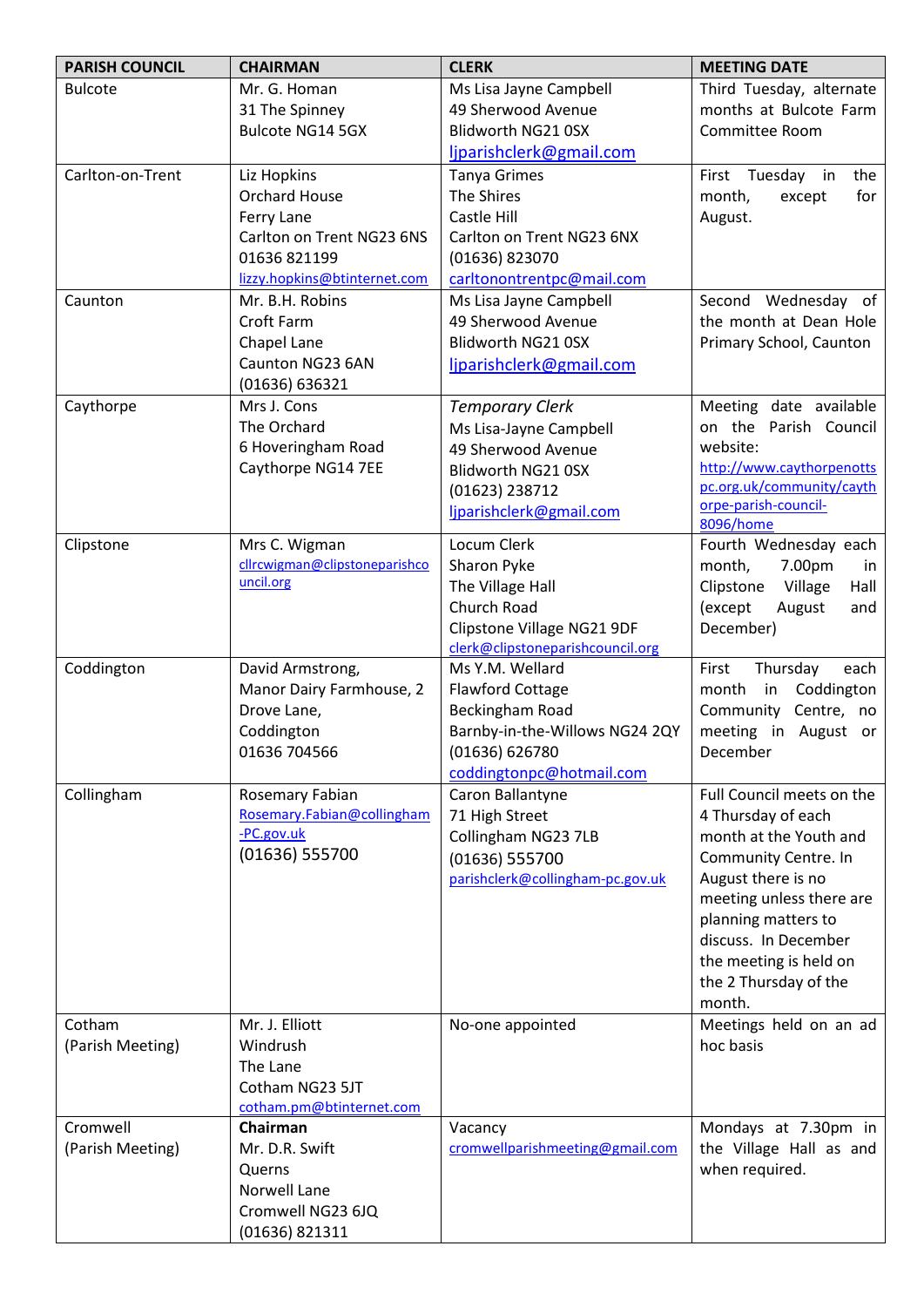| <b>PARISH COUNCIL</b> | <b>CHAIRMAN</b>                                 | <b>CLERK</b>                                 | <b>MEETING DATE</b>                 |
|-----------------------|-------------------------------------------------|----------------------------------------------|-------------------------------------|
| Eakring               | <b>Richard Ford</b>                             | Sian Bacon                                   | Second Wednesday each               |
|                       | <b>Hogwin House</b>                             | 7 South Park Avenue                          | month except Jan & Aug              |
|                       | Church Lane                                     | Darley Dale                                  | at 7.30pm at Cator Hall,            |
|                       | Eakring NG22 ODH                                | Matlock DE4 2FY                              | Eakring                             |
|                       | (01623) 871643                                  | 07545 704384                                 |                                     |
|                       |                                                 | eakringparishcouncil@gmail.com               |                                     |
| East Stoke with       | Valerie Pope                                    | Mr. M. Elliott                               | Second Monday of the                |
| Thorpe                | <b>Stoke Wharf Farm</b>                         | 19/21 Main Street                            | month in February, May,             |
|                       | Fosse Road                                      | Keyworth NG12 5AA                            | <b>August and December</b>          |
|                       | East Stoke NG23 5QH                             | (0115) 9376506                               |                                     |
|                       | $(01636)$ 525852                                | elliottnews@btconnect.com                    |                                     |
|                       | val.pope@aol.com                                |                                              |                                     |
| Edingley              | Mrs D. Poole                                    | Dr Robert Clay                               | Every 2 months.<br>Date             |
|                       | Bessenger Farm                                  | The Cottage                                  | fixed at each meeting in            |
|                       | <b>Station Road</b>                             | <b>Station Road</b>                          | Old School Room.                    |
|                       | Edingley NG22 8BX                               | Edingley NG22 8BX                            |                                     |
|                       | (01623) 882106<br>edingleycommunity@hotmail.com | 07391 218408                                 |                                     |
|                       |                                                 | (01623) 882734<br>edingley clerk@outlook.com |                                     |
| Edwinstowe            | Celia Brooks                                    | The Parish Clerk                             | Monthly meetings on 2 <sup>nd</sup> |
|                       | 3 Parkside Road                                 | Mr James Gamble                              | Tuesday of the month in             |
|                       | Edwinstowe NG21 9LR                             | The Council Chamber                          | <b>Edwinstowe Village Hall</b>      |
|                       | (01623) 823098                                  | The Village Hall                             |                                     |
|                       | brooks209@btinternet.com                        | Mansfield Road                               |                                     |
|                       |                                                 | Edwinstowe NG21 9NJ                          |                                     |
|                       |                                                 | (01623) 824243                               |                                     |
|                       |                                                 | info@edwinstowe.co.uk                        |                                     |
|                       |                                                 | theclerk@edwinstowe.co.uk                    |                                     |
| Egmanton              | Mr. A. Banks                                    | Mr. J. Smith                                 | First Thursday of each              |
| (Parish Meeting)      | <b>Bailey Cottage</b>                           | $(01777)$ 871226                             | month,<br>unless                    |
|                       | <b>Main Street</b>                              | 07741 485029                                 | insufficient business.              |
|                       | Egmanton                                        | clerk@egmanton.org.uk                        |                                     |
|                       | (01777) 872316                                  |                                              |                                     |
| Elston                | Elizabeth Murray                                | Locum Clerk                                  | Thursdays in January,               |
|                       | The Rectory                                     | Lynda Ogilvie                                | March,<br>May,<br>July,             |
|                       | <b>Top Street</b>                               | Forge Cottage                                | September<br>and                    |
|                       | Elston NG23 5NP                                 | <b>Main Street</b>                           | November at 7.00pm in               |
|                       | Tel: 01636 525417                               | Bleasby NG14 7GH                             | <b>Elston Village Hall</b>          |
|                       | elizabeth.murray@elston.pari                    | clerk@elston.parish.email                    |                                     |
|                       | sh.email                                        |                                              |                                     |
| Epperstone            | Paul Bracegirdle                                | Lisa-Jayne Campbell                          | Third Tuesday monthly               |
|                       | Hazelwych                                       | 49 Sherwood Avenue                           | except for August and               |
|                       | <b>Main Street</b>                              | Blidworth NG21 0SX                           | December at 7.30pm in               |
|                       | Epperstone NG14 6AU                             | (01623) 238712                               | <b>Epperstone Village Hall</b>      |
|                       |                                                 | 07845 124132                                 |                                     |
|                       |                                                 | epclerk@hotmail.co.uk                        |                                     |
| Farndon               | Mr. M. Baker                                    | Jayne Saunders                               | Fourth Monday of each               |
|                       | Honies Farm                                     | 1 Village Way                                | month commencing at                 |
|                       | Moor Lane                                       | Farndon NG24 4SX                             | Farndon<br>6.30pm<br>at             |
|                       | East Stoke NG23 5PZ                             | 07946 601364                                 | Memorial Hall - Recess in           |
|                       |                                                 | clerk.farndon.pc@btconnect.com               | August                              |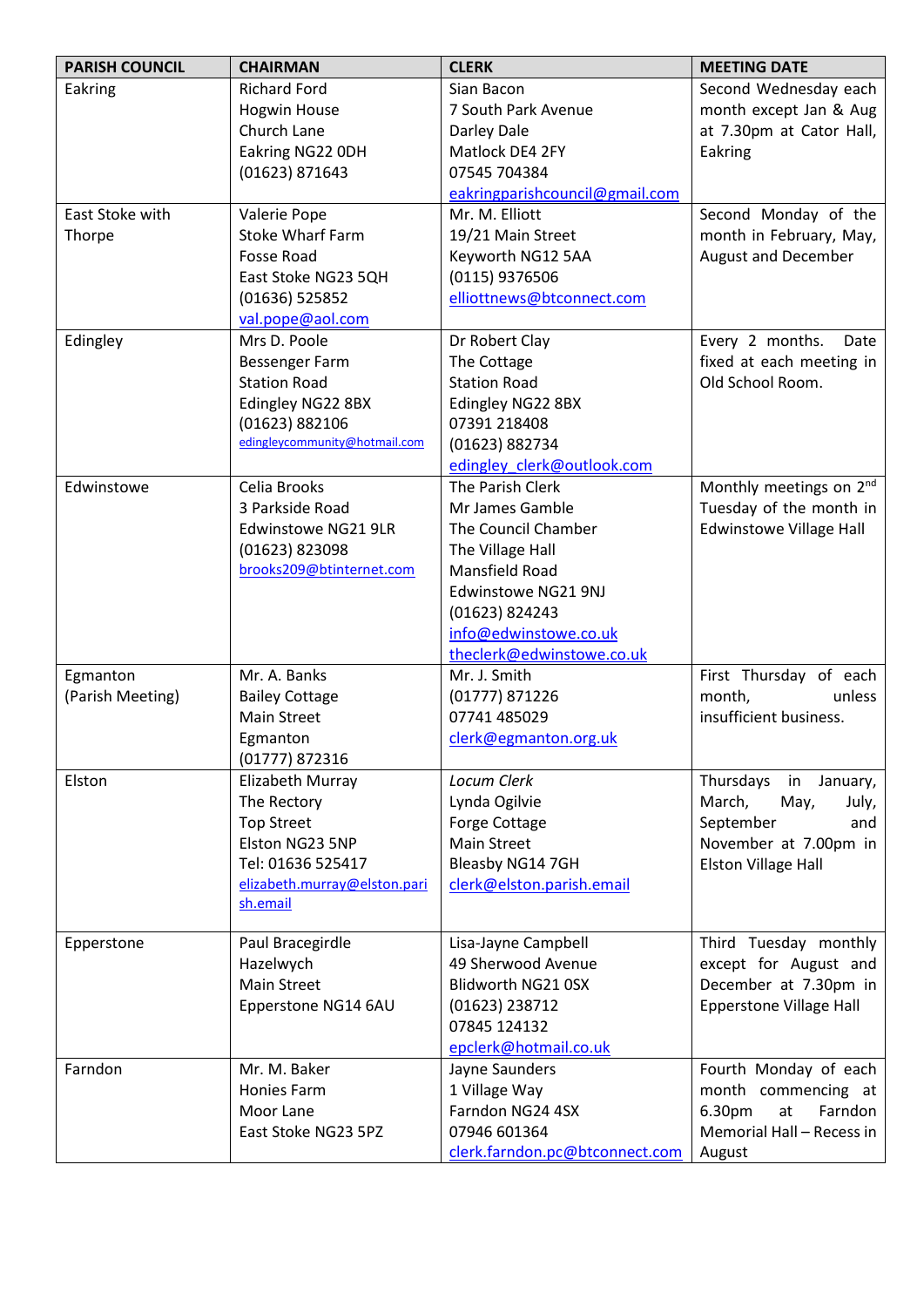| <b>PARISH COUNCIL</b>           | <b>CHAIRMAN</b>                                    | <b>CLERK</b>                           | <b>MEETING DATE</b>                          |
|---------------------------------|----------------------------------------------------|----------------------------------------|----------------------------------------------|
| Farnsfield                      | Derek Purcicoe                                     | Ms Vikki Arkell                        | Council meetings are the                     |
|                                 | derek@farnsfield-pc.uk                             | <b>Village Centre</b>                  | 4th Tuesday of every                         |
|                                 |                                                    | New Hill                               | Committee<br>month.                          |
|                                 |                                                    | Farnsfield NG22 8JN                    | meeting<br>dates<br>are                      |
|                                 |                                                    | 07483 160909                           | available on the website                     |
|                                 |                                                    | clerk@farnsfield-pc.uk                 | http://www.farnsfieldpar                     |
|                                 |                                                    |                                        | ishcouncil.co.uk/ and are                    |
|                                 |                                                    |                                        | usually<br>on the<br>2nd                     |
|                                 |                                                    |                                        | Tuesday of the month.                        |
| Fernwood                        | Mr. B. Smith<br>cllr.barry.smith@fernwood-pc.co.uk | <b>Marion Fox Goddard</b>              | Meetings held on third                       |
|                                 |                                                    | Fernwood Village Hall<br>Rubys Avenue  | Monday of month. No<br>meetings in August or |
|                                 |                                                    | Fernwood NG24 3RS                      | December. All meetings                       |
|                                 |                                                    | (01636) 613024                         | commence at 7pm. See                         |
|                                 |                                                    | clerk@fernwood-pc.co.uk                | website for information,                     |
|                                 |                                                    |                                        | committee meeting                            |
|                                 |                                                    |                                        | details and agendas:                         |
|                                 |                                                    |                                        | www.fernwood-pc.co.uk                        |
| Fiskerton-cum-                  | Mr R Lancaster                                     | Mr Darryl Flinders FCIM                | Third<br>Monday<br>each                      |
| Morton                          | roblancaster53@hotmail.com                         | 32 Barnby Lane                         | month at 7.30pm in The                       |
|                                 |                                                    | Claypole Newark NG32 5BD               | Church Hall, Morton                          |
|                                 |                                                    | 07485 165842                           |                                              |
|                                 |                                                    | clerk@fiskertoncummorton.co.uk         |                                              |
| <b>Girton and Meering</b>       | Graham Farquhar                                    | No Contact details held                | May and December in the                      |
| (Parish Meeting)                | girtonparishmeeting@gmail.com                      |                                        | <b>Village Hall</b>                          |
| Gonalston                       | No contact details held                            |                                        |                                              |
| (Parish Meeting)                |                                                    |                                        |                                              |
| Grassthorpe<br>(Parish Meeting) | Lesley Houghton<br><b>Richard Cottage</b>          | <b>Alison Purser</b><br>Ivy House Farm |                                              |
|                                 | Copper Hill                                        | <b>Silver Street</b>                   |                                              |
|                                 | Grassthorpe NG23 6QZ                               | Grassthorpe NG23 6QZ                   |                                              |
|                                 | lesley.houghton1@btinternet.com                    | (01636) 821190                         |                                              |
|                                 |                                                    | trikingpursers@btinternet.com          |                                              |
| Gunthorpe                       | Mrs L. Jeffery                                     | Yvonne Greenfield                      | Fourth Wednesday in the                      |
|                                 | 6 Inham Fields Close                               | 14 Bulcote Drive                       | month except Dec usually                     |
|                                 | Gunthorpe NG14 7FH                                 | Burton Joyce NG14 5AX                  | held on 15/16th                              |
|                                 | (0115) 9664193                                     | 07788 435857                           |                                              |
|                                 |                                                    | clerk@gunthorpenottspc.org.uk          |                                              |
| Halam                           | Mr. S. Bust                                        | Mr. P.N. Rickett                       | Second Thursday in each                      |
|                                 | <b>Strickland Terrace</b>                          | Appledale                              | month at 7.30pm.<br>Any                      |
|                                 | The Turnpike                                       | Radley Road                            | other<br>meetings<br>as                      |
|                                 | Halam NG22 8AE                                     | Halam NG22 8AQ                         | required.                                    |
|                                 | (01636) 812638                                     | (01636) 813181                         |                                              |
|                                 |                                                    | rickett@live.co.uk                     |                                              |
| Halloughton<br>(Parish Meeting) | Mr. R. Elliott<br>Halloughton Wood Farm            | Suzanne Coupe<br>Orchard End           | As required at the Church<br>or 'Day' room.  |
|                                 | Halloughton NG25 0QR                               | Halloughton NG25 0QR                   |                                              |
|                                 | (01636) 813163                                     | 07973 880118                           |                                              |
|                                 |                                                    | suzycoupe@yahoo.co.uk                  |                                              |
| Harby                           | Caroline Nolan                                     | Caron Ballantyne                       | Parish Council meetings                      |
|                                 | <b>Shoemakers Cottage</b>                          | 71 High Street                         | are held bi-monthy in the                    |
|                                 | <b>Wigsley Road</b>                                | Collingham NG23 7LB                    | Village Hall and start at                    |
|                                 | Harby NG23 7EF                                     | (01636) 893342                         | 7:30pm.                                      |
|                                 | (01522) 703463                                     | parishclerk@harby-notts.org.uk         |                                              |
|                                 | caroline.nolan@harby-notts.org.uk                  |                                        |                                              |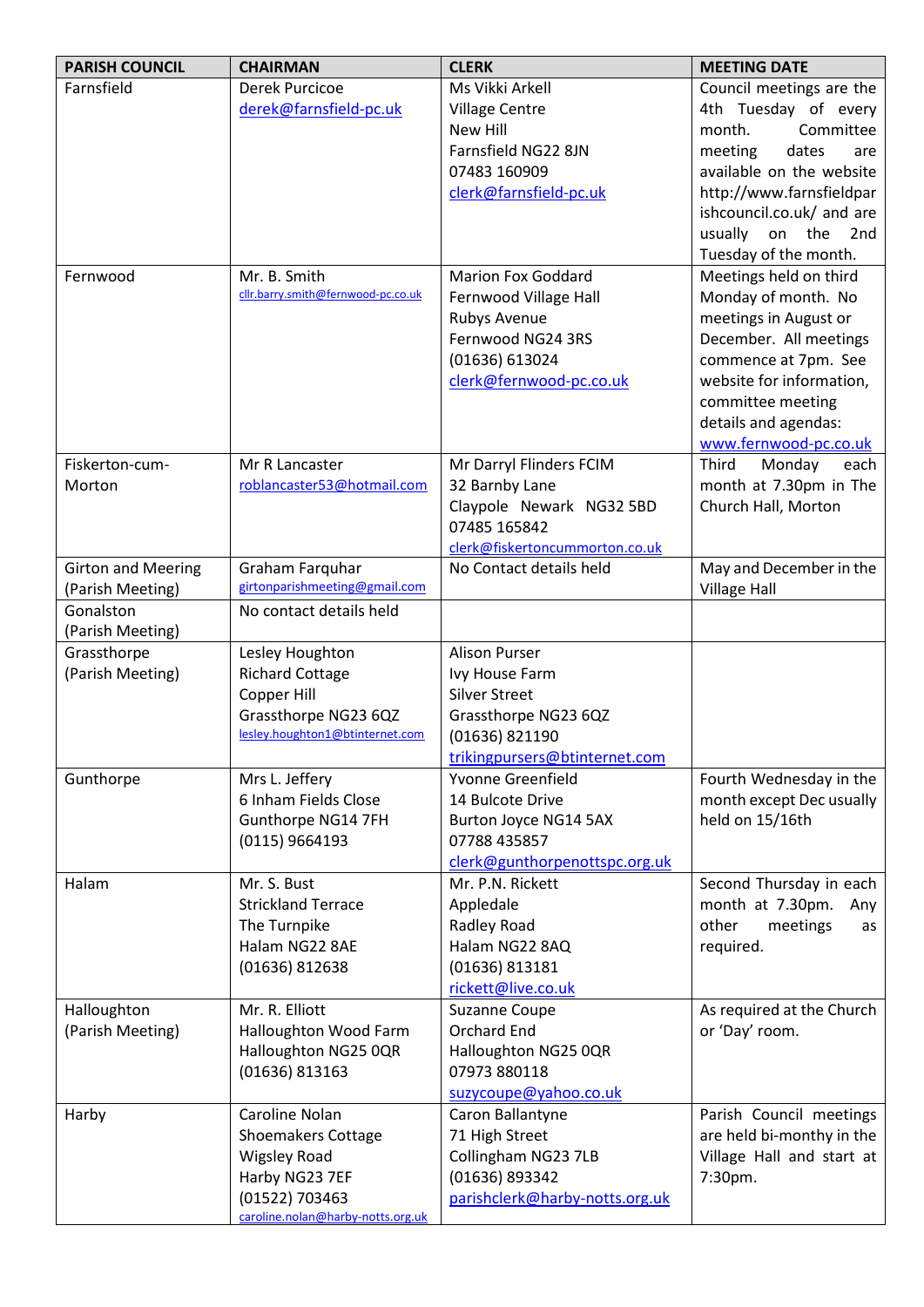| <b>PARISH COUNCIL</b>  | <b>CHAIRMAN</b>                | <b>CLERK</b>                  | <b>MEETING DATE</b>         |
|------------------------|--------------------------------|-------------------------------|-----------------------------|
| Hawton                 | Cllr. T. Pykett                | Jayne Saunders                | Hawton Parish Church in     |
|                        |                                | 1 Village Way                 | the months of Feb, May,     |
|                        |                                | Farndon NG24 4SX              | <b>August and December</b>  |
|                        |                                | 07946 601364                  |                             |
|                        |                                | clerk@hawton.parish.email     |                             |
| Hockerton              | Mr. A. Hall                    | Jonathan Lightbody            | Village Hall as and when    |
| (Parish Meeting)       | Lakeside Barn                  | <b>Hockerton Village Hall</b> | required                    |
|                        | <b>Hockerton Grange</b>        | Kirklington Road              |                             |
|                        | Hockerton NG25 OPJ             | Hockerton                     |                             |
|                        | 07770 575608                   | clerk@hockerton.com           |                             |
|                        | chairman@hockerton.com         |                               |                             |
| Holme                  | Mr Parvis Taylor               | Please Contact Chairman       | As and when required.       |
| (Parish Meeting)       | 07931 086838                   |                               |                             |
|                        | holmeparishmeeting@gmail.com   |                               |                             |
| Hoveringham            | Lady Helen Nall                | Lisa-Jayne Campbell           | Six weekly interval at      |
|                        | Hoveringham Hall               | 49 Sherwood Avenue            | 7.30pm at Hoveringham       |
|                        | Hoveringham NG14 7JR           | Blidworth NG21 0SX            | Village<br>Hall<br>usually  |
|                        | 01159 663634                   | (01623) 238712                | Tuesday                     |
|                        | 07989 322815                   | 07845 124132                  |                             |
|                        |                                | ljparishclerk@gmail.com       |                             |
| <b>Kings Clipstone</b> | Mr. P. Bromley                 | <b>Frances Ford</b>           |                             |
|                        | <b>Edwinstowe Village Hall</b> | 11 Blackthorn Gardens         |                             |
|                        | <b>Mansfield Road</b>          | Clipstone NG21 9HQ            |                             |
|                        | Edwinstowe NG21 9NJ            | 07935 080813                  |                             |
|                        | thechair@kingsclipstone.co.uk  | theclerk@kingsclipstone.co.uk |                             |
| Kirklington            | Mr Bob Radford                 | Helen Cowlan                  | First Monday of the         |
|                        | Swithin House                  | 22 Cardinal Hinsley Close     | month at 7.30pm at          |
|                        | 6 The Green                    | Newark NG24 4NQ               | Kirklington Village Hall -  |
|                        | Kirklington NG22 8NE           | (01636) 672234                | no meeting in August &      |
|                        |                                | 07905 787086                  | December.                   |
|                        |                                | kirklingtonpc@gmail.com       |                             |
| Kirton                 | Mr Reg Fegan                   | Kate Hall                     | First Tuesday<br>of the     |
|                        | 15 Kirton Park                 | 13 Maid Marion Drive          | month.                      |
|                        | Kirton NG22 9LR                | Edwinstowe NG21 9RD           |                             |
|                        |                                | 07474 026689                  |                             |
|                        |                                | kirtonparishcouncil@gmail.com |                             |
| Kneesall, Kersall and  | Mr. T. Kirk                    | Robert W.D. Greenland         | Tuesday evening in Jan,     |
| Ompton                 | 11 Baulk Lane                  | 15 Baulk Lane                 | Feb, March, April, May,     |
|                        | Kneesall NG22 0AA              | Kneesall NG22 0AA             | July, Sept, Nov at the Bill |
|                        | (01623) 860867                 | (01623) 860970                | Hemsley<br>Community        |
|                        |                                | 07773 652694                  | Centre, Kneesall            |
|                        |                                | rwdgforkpc@yahoo.com          |                             |
| Laxton and             | Mr M Manning                   | Ms C. Wilson                  | Fourth Tuesday in Jan,      |
| Moorhouse              | Kneesall Cottage               | 109 Easthorpe                 | March, May, July, Sept      |
|                        | Kneesall Road                  | Southwell NG25 0HZ            | and<br>Nov<br>at<br>Laxton  |
|                        | Laxton NG22 OTR                | laxtonparishclerk@gmail.com   | Visitors Centre at 7.30pm   |
| Lowdham                | Jacqueline Finn                | Mr Bill Banner                | First Thursday (except      |
|                        | 1 Lambourne Crescent           | 25 The Green                  | August)<br>each<br>month,   |
|                        | Lowdham NG14 7WE               | Radcliffe on Trent NG12 2LA   | Lowdham<br>Community        |
|                        | (0115) 9664767                 | (0115) 933 5921               | Building, Southwell Road    |
|                        | jacqueline.finn@icloud.com     | billbanner1@virginmedia.com   |                             |
| Lindhurst              | No contact                     |                               |                             |
| (Parish Meeting)       |                                |                               |                             |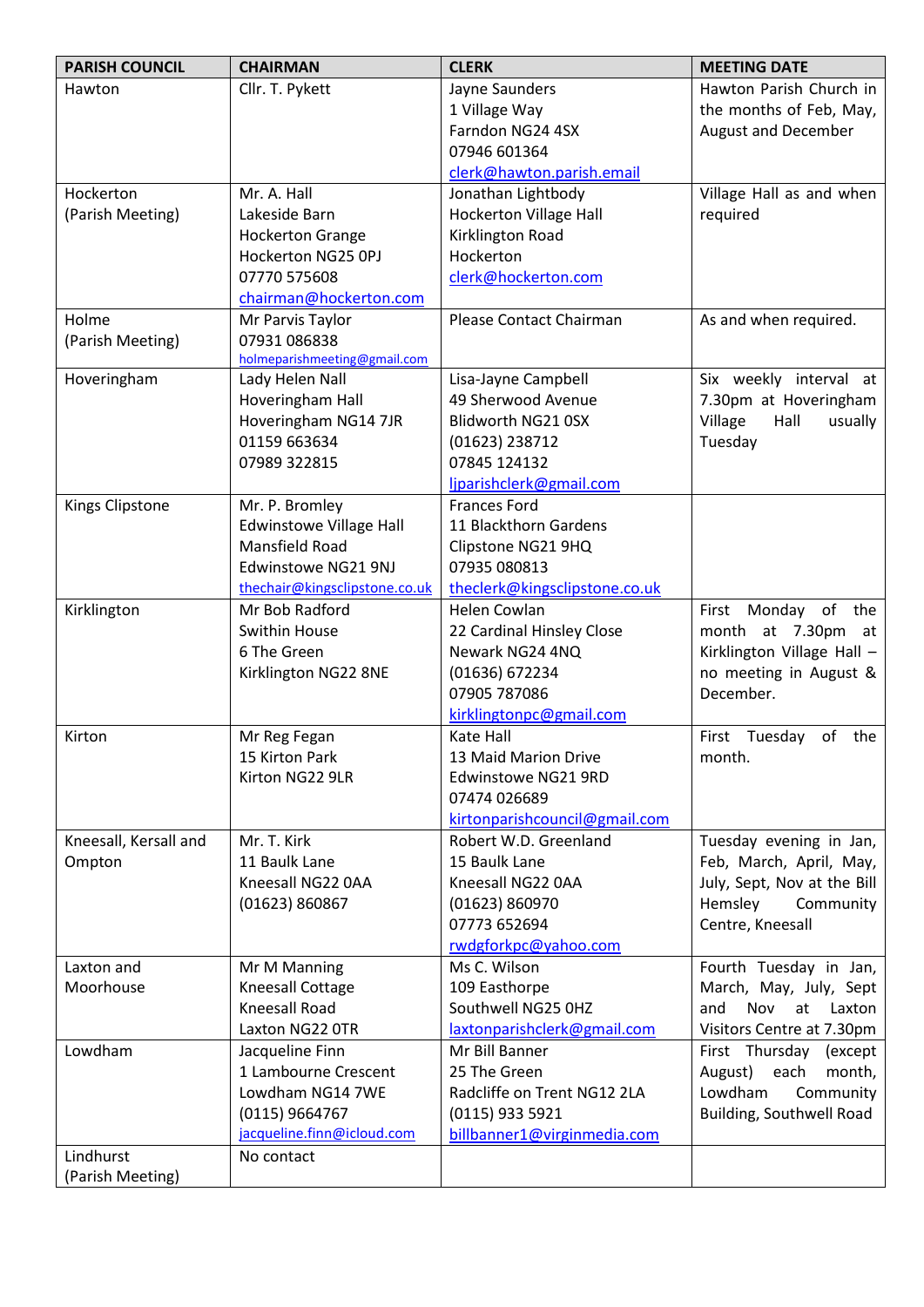| <b>PARISH COUNCIL</b>      | <b>CHAIRMAN</b>                              | <b>CLERK</b>                    | <b>MEETING DATE</b>               |
|----------------------------|----------------------------------------------|---------------------------------|-----------------------------------|
| Maplebeck                  | Mr. B. Carson                                |                                 | When required                     |
| (Parish Meeting)           | <b>Duffins Barn</b>                          |                                 |                                   |
|                            | Maplebeck NG22 0BS                           |                                 |                                   |
|                            | (01636) 636185                               |                                 |                                   |
|                            | brendanjcarson41@gmail.com                   |                                 |                                   |
| <b>Newark Town Council</b> | <b>Town Mayor</b>                            | Mr. A. Mellor                   | 6<br>weekly<br>Committee          |
|                            | <b>Newark Town Council</b>                   | <b>Newark Town Council</b>      | meeting<br>cycle<br>on            |
|                            | <b>Town Hall</b>                             | <b>Town Hall</b>                | Wednesday at 7.30pm               |
|                            | <b>Market Place</b>                          | <b>Market Place</b>             |                                   |
|                            | Newark NG24 1DU                              | Newark NG24 1DU                 |                                   |
|                            | (01636) 680333                               | (01636) 680333                  |                                   |
|                            |                                              | alan.mellor@newark.gov.uk       |                                   |
| North Clifton              | Jane Frost                                   | James Radley                    | When required usually             |
| (Parish Meeting)           | <b>Hawthorn House</b>                        | N.C.Parish.meeting@gmail.com    | the first Tuesday of the          |
|                            | <b>Trent Lane</b>                            |                                 | month                             |
|                            | North Clifton NG23 7AT                       |                                 |                                   |
| North Muskham              | N.C.Parish.meeting@gmail.com<br>lan Harrison | Jayne Saunders                  | Second<br>Monday each             |
|                            | Ramblers                                     | 1 Village Way                   | month except for August           |
|                            | Ferry Lane                                   | Farndon NG24 4SX                | and APM third Monday in           |
|                            | North Muskham                                | 07946 601364                    | May at Village Hall,              |
|                            | (01636) 705627                               | northmuskhampc@hotmail.co.uk    | Nelson Lane at 7pm                |
| Norwell                    | <b>Richard Ward</b>                          | Lisa-Jayne Campbell             | Fourth Wednesday of the           |
|                            | <b>Pitchforks Cottage</b>                    | 49 Sherwood Avenue              | month (excluding August           |
|                            | <b>Main Street</b>                           | Blidworth NG21 0SX              | & December)                       |
|                            | Norwell NG23 6JN                             | (01623) 238712                  |                                   |
|                            | (01636) 636742                               | 07845 124132                    |                                   |
|                            | 07768 817344(M)                              | ljparishclerk@gmail.com         |                                   |
|                            | richard.j.ward1@btinternet.com               |                                 |                                   |
| Ollerton & Boughton        | Cllr. Derek Batey                            | Mrs K. Wakefield                | Full Council, Finance &           |
| <b>Town Council</b>        | c/o Town Hall                                | <b>Town Hall</b>                | <b>Audit and Special Projects</b> |
|                            | Sherwood Drive                               | Sherwood Drive                  | meetings take place on            |
|                            | New Ollerton NG22 9PP                        | New Ollerton NG22 9PP           | Wednesdays<br>at                  |
|                            | (01623) 860811                               | (01623) 860811                  | fortnightly intervals on a        |
|                            | townclerk@ollerton-tc.gov.uk                 | townclerk@ollerton-tc.gov.uk    | six week rolling rota             |
| Ossington                  | Mrs G. Denison                               | Janet Carr                      | Varied                            |
| (Parish Meeting)           | <b>Ossington House</b>                       | <b>Holme Farm</b>               |                                   |
|                            | Ossington NG23 6LJ                           | Ossington                       |                                   |
|                            | (01636) 821385                               | (01636) 821265                  |                                   |
|                            |                                              | jecarr@live.co.uk               |                                   |
| Oxton                      | <b>Richard Cross</b>                         | Ms Lisa-Jayne Campbell          | Second Tuesday in each            |
|                            | <b>Oxton Grange</b>                          | 49 Sherwood Avenue              | month (excluding August)          |
|                            | <b>Ollerton Road</b>                         | Blidworth NG21 0SX              | at Oxton Village Hall             |
|                            | Oxton NG25 ORG                               | (01623) 238712                  |                                   |
|                            | manager@oxtonestate.com                      | ljparishclerk@gmail.com         |                                   |
| Perlethorpe-cum-           | <b>Steve Bicknell</b>                        | Nicola Rowley                   | WEF 01.01.14 - Second             |
| <b>Budby</b>               | Conway Cottage                               | 8 The Green                     | Monday in the month               |
| (Parish Meeting)           | <b>Worksop Road</b>                          | Perlethorpe                     | (February/May/August/             |
|                            | Budby NG22 9EX                               | Newark NG22 9EF                 | November) at 7.30pm in            |
|                            | (01623) 824635                               | Tel: 07731 876784               | Perlethorpe Village Hall          |
|                            | steve.b51@hotmail.com                        | perlethorpecumbudby@outlook.com |                                   |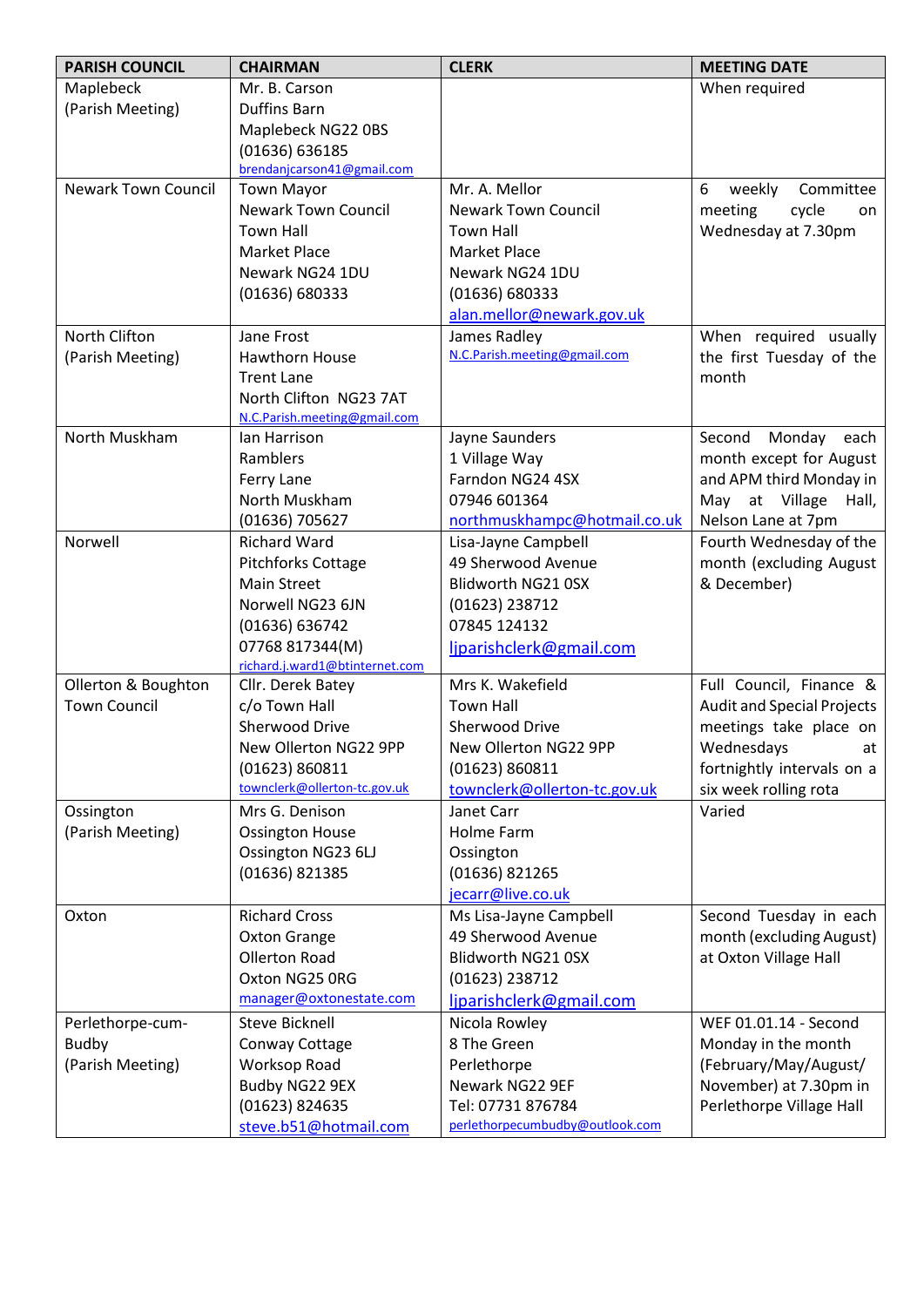| <b>PARISH COUNCIL</b> | <b>CHAIRMAN</b>                 | <b>CLERK</b>                             | <b>MEETING DATE</b>           |
|-----------------------|---------------------------------|------------------------------------------|-------------------------------|
| Rainworth             | Mark Buttery                    | Mrs D. Jones                             | Second Thursday each          |
|                       | 10 Churchfield Drive            | <b>Village Hall</b>                      | month (except Aug &           |
|                       | Rainworth NG21 0BJ              | Kirklington Road                         | Dec) at Rainworth Village     |
|                       | (01623) 430030                  | Rainworth NG21 0JZ                       | Hall                          |
|                       | butcho1958@msn.com              | (01623) 490259                           |                               |
|                       |                                 | rainworthpc3@gmail.com                   |                               |
| Rolleston             | <b>Tim Harries</b>              | Correspondence to Chairman               | First Monday each             |
|                       | <b>Manor Close</b>              |                                          | month (except August)         |
|                       | <b>Station Road</b>             |                                          | and on Bank Holidays          |
|                       | Rolleston NG23 5SE              |                                          | (when one week delay).        |
|                       | 07841 872221                    |                                          | 7.30pm at Rolleston VH        |
|                       | tim@timharriesandpartners.co.uk |                                          | (Greenaway)                   |
| Rufford               | Mr. D. Fernley                  | Catherine Wilson                         | Bi-monthly usually the        |
|                       | Chestnut Lodge                  | ruffordparishclerk@gmail.com             | third Tuesday at Rufford      |
|                       | Maylodge Drive                  |                                          | Abbey                         |
|                       | Rufford NG22 9DE                |                                          |                               |
|                       | (01623) 824360                  |                                          |                               |
| South Clifton         | Dr. Ed Swain                    | Jen Heppell                              | South Clifton Coronation      |
|                       | (01522) 778333                  | 07917 661116                             | Hall                          |
|                       | dredswain@aol.com               | pcsouthclifton@gmail.com                 |                               |
| South Muskham &       | David Catanach                  | Jayne Saunders                           | Monthly on Third              |
| Little Carlton        | Old School House                | 1 Village Way                            | Wednesday except Aug.         |
|                       | Church Lane                     | Farndon NG24 4SX                         | and Dec. 7.30pm in the        |
|                       | South Muskham                   | 07946 601364                             | South Muskham Village<br>Hall |
|                       | dc@smlcpc.org.                  | clerk@smlcpc.org                         |                               |
| South Scarle          | Peter Rowlands                  | Jen Heppell                              | As and when required in       |
| (Parish Meeting)      | chairsscarle@outlook.com        | The Cottage                              | the<br>Room.<br>Parish        |
|                       |                                 | Mill Lane                                | Meetings<br>generally         |
|                       |                                 | North Clifton NG23 7DU                   | commence at 7.15pm            |
|                       |                                 | 07917 661116<br>clerksscarle@outlook.com |                               |
| Southwell Town        | Mrs L. Harris                   | Mrs Lesley Wright                        | Please see:                   |
| Council               | (01636) 816103                  | The Old Courthouse                       |                               |
|                       | admin@southwell-tc.gov.uk       | The Burgage                              | https://www.southwellcou      |
|                       |                                 | Southwell NG25 OEP                       | ncil.com/events/category/c    |
|                       |                                 | (01636) 816103                           | ouncil-diary/                 |
|                       |                                 | clerk@southwell-tc.gov.uk                |                               |
| Spalford              | Paul Middleton                  |                                          | As required                   |
| (Parish Meeting)      | Glebe Farm House                |                                          |                               |
|                       | Eagle Road                      |                                          |                               |
|                       | Spalford NG23 7HA.              |                                          |                               |
|                       | (01522) 778348                  |                                          |                               |
|                       | 07540 669320                    |                                          |                               |
|                       | paul.m.middleton@hotmail.com    |                                          |                               |
| Staunton              | The Chairman                    |                                          | As required                   |
| (Parish Meeting)      | <b>Staunton Parish Meeting</b>  |                                          |                               |
|                       | <b>Staunton Hall</b>            |                                          |                               |
|                       | Staunton-in-the-Vale            |                                          |                               |
|                       | <b>NG13 9PE</b>                 |                                          |                               |
|                       | egstaunton@gmail.com            |                                          |                               |
| Sutton-on-Trent       | Paul Hibbard                    | Jayne Saunders                           | Second Tuesday of the         |
|                       | No further details at           | 1 Village Way                            | month at 7.30pm<br>at         |
|                       | present                         | Farndon NG24 4SX                         | Methodist<br>Community        |
|                       |                                 | 07946 601364                             | Centre, High Street           |
|                       |                                 | clerk@suttonontrent.org.uk               |                               |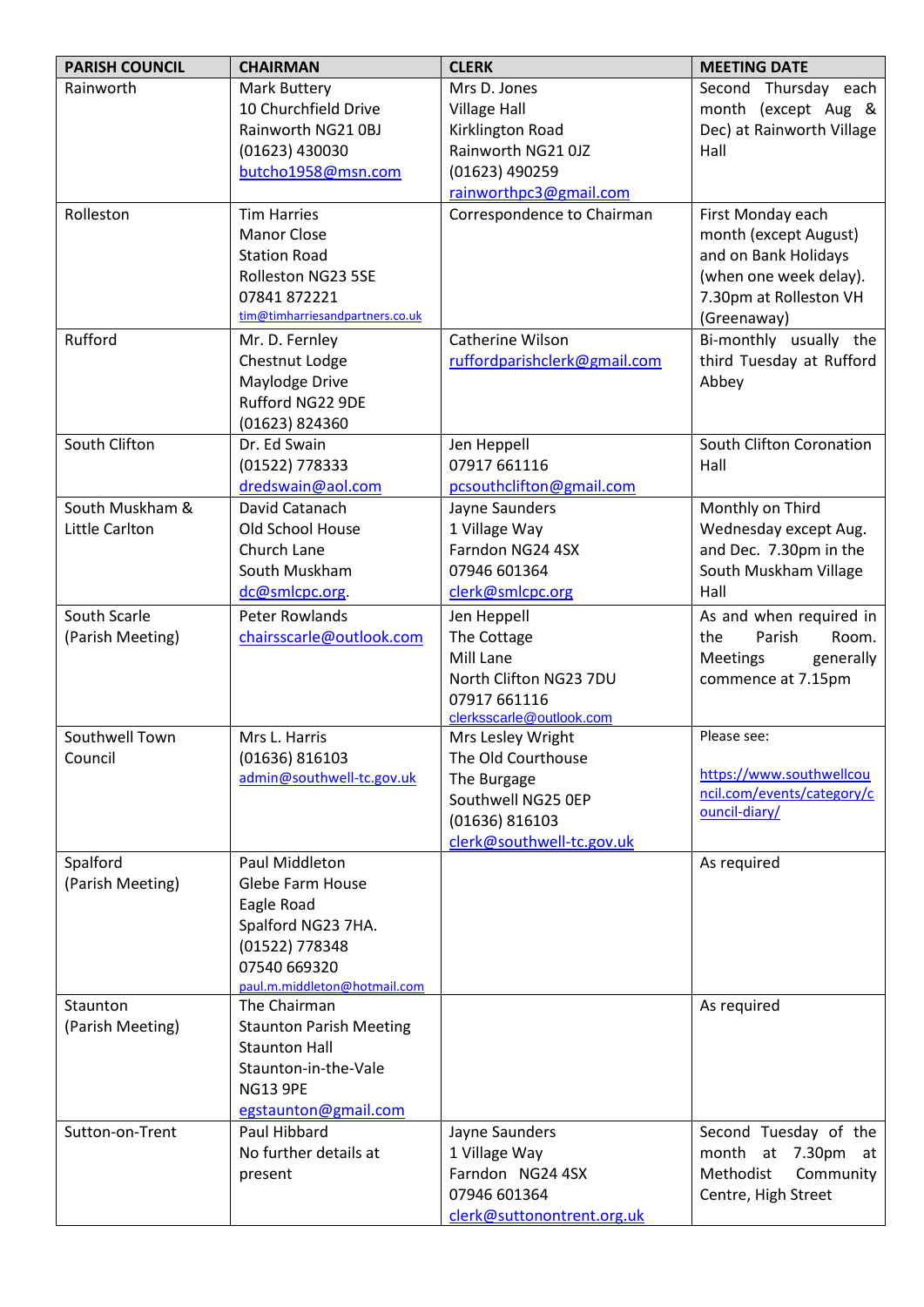| <b>PARISH COUNCIL</b> | <b>CHAIRMAN</b>              | <b>CLERK</b>                            | <b>MEETING DATE</b>                                        |
|-----------------------|------------------------------|-----------------------------------------|------------------------------------------------------------|
| Syerston              | Mr. G.S. Hibbert             |                                         | As required in Syerston                                    |
| (Parish Meeting)      | Forge Cottage                |                                         | <b>Village Hall</b>                                        |
|                       | Hawksworth Road              |                                         |                                                            |
|                       | Syerston NG23 5NB            |                                         |                                                            |
|                       | (01636) 526949               |                                         |                                                            |
|                       | hibbertatsyerston@gmail.com  |                                         |                                                            |
| Thorney               | Mr. S. Richardson            | Mrs A. Dennison                         | Second week bi-monthly                                     |
|                       | The Coach House              | Arden, Main Street                      | in St Helen's Church                                       |
|                       | 1 Orchard Court              | Thorney NG23 7BS                        |                                                            |
|                       | Thorney NG23 7BP             | (01522) 702748                          |                                                            |
|                       |                              | annardennison@aol.com                   |                                                            |
| Thurgarton            | <b>Tina Tsoukatos</b>        | Lisa-Jayne Campbell                     | Approximately monthly,                                     |
|                       | Fairways, Beck Street        | 49 Sherwood Avenue                      | in the Village Hall.                                       |
|                       | Thurgarton NG14 7HB          | Blidworth NG21 0SX                      |                                                            |
|                       | (01636) 830371               | (01623) 238712                          |                                                            |
|                       | 07850 370786                 | 07845 124132                            |                                                            |
|                       | tina.tsoukatos@hotmail.co.uk | ljparishclerk@gmail.com                 |                                                            |
| Upton                 | <b>Malcolm Yates</b>         | Lisa-Jayne Campbell                     | Third Wednesday of the                                     |
|                       | Chapel Farm                  | 49 Sherwood Avenue                      | Month (excluding August                                    |
|                       | 49 Main Street               | Blidworth NG21 0SX                      | & December)                                                |
|                       | Upton NG23 5SY               | (01623) 238712                          |                                                            |
|                       |                              | 07845 124132                            |                                                            |
|                       |                              | ljparishclerk@gmail.com                 |                                                            |
| Walesby               | Mr. A. Smith                 | Andrea Hillman                          | First Thursday of the                                      |
|                       | Keilder House                | Walesby Village Hall                    | month, except August at                                    |
|                       | <b>Main Street</b>           | New Hill                                | 6:30pm in the Village                                      |
|                       | Walesby NG22 9NW             | Walesby NG22 9PB                        | Hall.                                                      |
|                       | (01623) 860025               | 07554 391310                            |                                                            |
|                       |                              | (01623) 835463 (Walesby VH)             |                                                            |
| Wellow                |                              | walesbyparish@hotmail.com               |                                                            |
|                       | Phil Lawson<br>07802 269160  | Claire Wigman                           | <b>Meetings</b><br>Wellow<br>in<br>Memorial Hall at 7.30pm |
|                       | wellowcllrplawson@gmail.com  | 30 Highfield Road<br>Clipstone NG21 9ER |                                                            |
|                       |                              | clerkwellowparishcouncil@gmail.com      |                                                            |
| Weston                | Mr. D. Chase                 | Andrea Wilson                           | Meetings in the Village                                    |
|                       | Ladywood Farm                | 20 Grassthorpe Road                     | Hall on first Wednesday                                    |
|                       | Ladywood Lane                | Sutton on Trent                         | of<br>month<br>every<br>at                                 |
|                       | Weston NG23 6TD              | Newark NG23 6QD                         | 7:30pm.<br>No meetings                                     |
|                       | (01636) 821455               | 07827 932022                            | held in Aug. and Dec.                                      |
|                       |                              | westonpc.notts@gmail.com                |                                                            |
| Wigsley               | Steven Harvey                | <b>Becca Meredith</b>                   |                                                            |
| (Parish Meeting)      | <b>Acron House</b>           | 5 North Scarle Road                     |                                                            |
|                       | Mill Lane                    | Wigsley NG23 7EU                        |                                                            |
|                       | Wigsley NG23 7ES             | 07435 310615                            |                                                            |
|                       | (01522) 702571               | rebeccameredith117@gmail.com            |                                                            |
|                       | 07963 418487                 |                                         |                                                            |
|                       | wigsleyparish@gmail.com      |                                         |                                                            |
| Winkburn              | <b>Bill Eastwood</b>         |                                         | As required in the School                                  |
| (Parish Meeting)      | <b>Burnell Arms</b>          |                                         | House                                                      |
|                       | Winkburn NG22 8PQ            |                                         |                                                            |
|                       | (01636) 636132               |                                         |                                                            |
|                       | bill@eastwoodanglo.com       |                                         |                                                            |